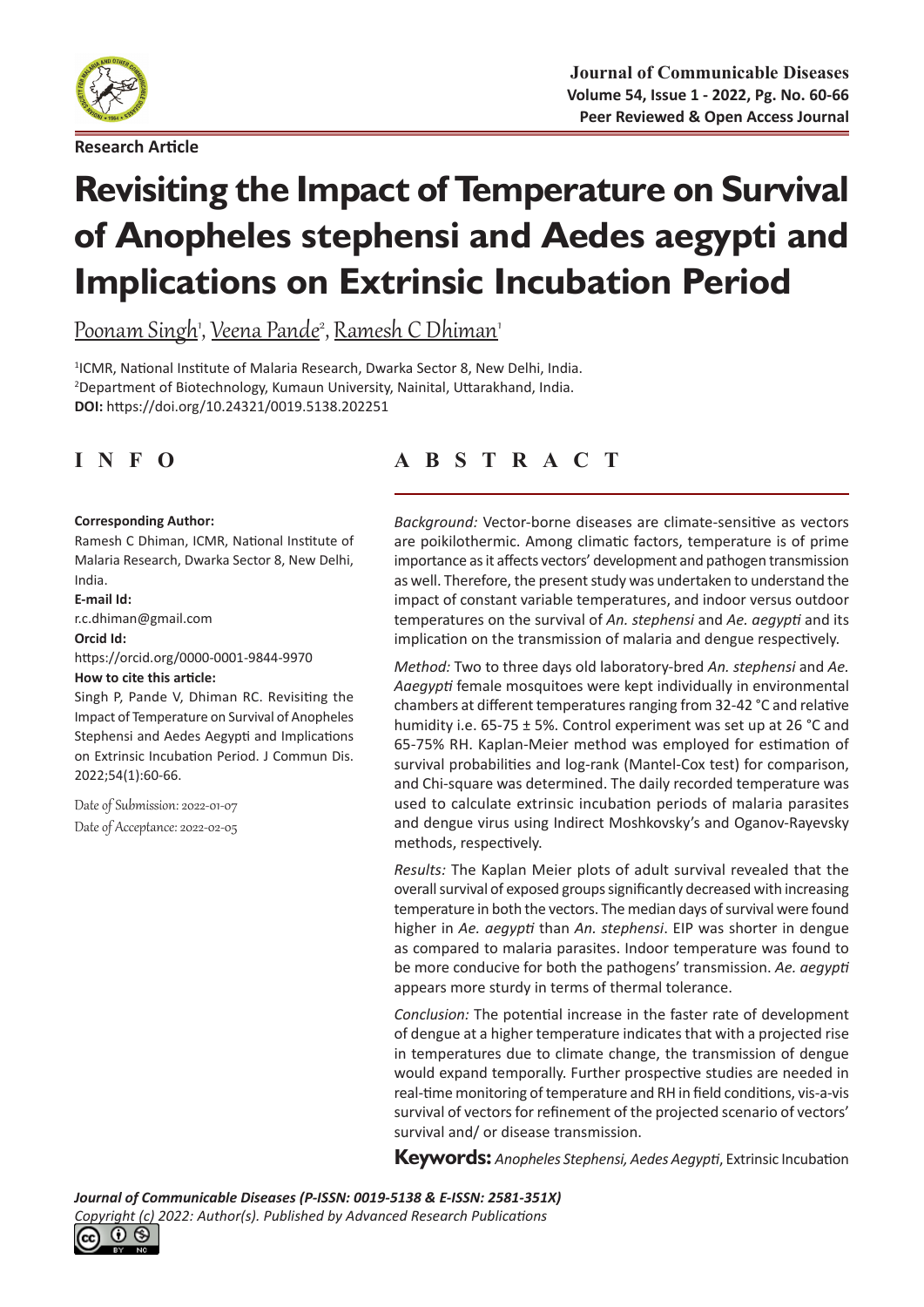#### **Introduction**

Vector-borne diseases (VBDs) are of considerable public health importance as they result in million cases annually with 700000 deaths.<sup>1</sup> Of six major VBDs in India, malaria and dengue are of major concern with 186532 and 44585 annual morbidity respectively in the year 2020.<sup>2</sup> Both infectious diseases are transmitted by climate-sensitive mosquito vectors. Being poikilothermic, mosquitoes' life stages, survival, and development of pathogens in their body for completion of the transmission cycle are affected by climatic conditions.3,4,5 Climate change poses a further threat as the hitherto disease-free areas, particularly malaria and dengue in the present context,<sup>6</sup> may also be having suitability for transmission by the year 2030s.<sup>7</sup> The scientific basis of the vulnerability of new areas for VBDs in the wake of climate change is basically related to the developmental time of mosquito vectors, their survival, and the extrinsic incubation period for the development of pathogens.<sup>8,9</sup>

Vector-temperature interactions have been studied in most of the aspects of vectors' life cycle describing intricate host immune and metabolic disruptions, affecting survival, and subsequent transmission of diseases. These interactions influence the physiology of the vector, $10$  resulting in intertwined metabolism, $11,12$  which makes it an intriguing theme for investigating the mechanisms of vector survival under the influence of temperature. It has been reported that at a lower degree of temperature, mosquitoes' developmental rate is slower with an enhanced life span,<sup>13</sup> while at a higher degree, the growth rate is faster. On a few occasions, stunted growth/ development and even diapause have also been reported during unfavourable temperature conditions.<sup>14</sup>

*Anopheles stephensi* (Liston 1902) and *Aedes aegypti*  (Linnaeus in Hasselquist, 1762) are the primary vectors of malaria and dengue fever in urban India. The global distribution of Anopheles and Aedes is strongly influenced by climatic factors primarily temperature. The optimal range of temperatures for development, longevity, and fecundity of the above-mentioned vectors are known to some extent but are not well-defined. As per the scientific evidence available so far, 38°C and 39°C are considered the upper-temperature threshold for the survival of *An. stephensi*<sup>15</sup> and *Ae. aegypti*<sup>6</sup> but simultaneously its impact on transmission is not defined. Moreover, the extrinsic incubation period of the malaria parasite and dengue virus also gets reduced with higher temperature, resulting in a higher number of gonotrophic cycles.<sup>16,17</sup>

In the context of climate change,<sup>18</sup> its impact on the spread of these two important vectors and understanding how the vector survival is dependent on the temperature, $10$  is imperative, for decoding the rate of transmission potential. In order to provide further evidence of the impact of temperature on the development of mosquito vectors, and its impact on the Extrinsic Incubation Period, the present study was undertaken on *An. stephensi* and *Ae. aegypti*.

#### **Materials and Method**

#### **Vectors and Survival Experiments**

Two-three day old unfed adult females of *Anopheles stephensi* and *Aedes aegypti* were taken from the Institute's insectary for laboratory experiments. The mosquitoes were held in fine cloth cages of 15x15 cm size and 5% glucose and resins were provided as a source of food. Adult Survival Experiments were carried out at different temperatures i.e., 32°C, 36°C, 38°C, 40°C, 42°C and relative humidity i.e. 65-75 ± 5%. The survival time right from putting the mosquito inside the rearing chamber until death was recorded as the hours/ number of days of survival. In control, the mosquito vectors were put at  $26^{\circ}$ C ± 1°C temperature and 70 ± 5% RH. The test replicates (three;  $n = 50$ ) and control ( $n = 50$ ) were put under controlled conditions of temperature and RH with 12:12 hours light-dark photoperiod in Percival Incubators, USA.

#### **Statistical Analysis**

A standard non-parametric method, i.e. survival analyses, was performed using Kaplan-Meier analysis. The Kaplan-Meier analysis estimates the conditional probabilities of survival at each time to event point and provides a detailed representation of survival data for each individual. Further, the comparison between different temperature exposures was done by using the log-rank (Mantel-Cox test). The mean and median survival time (with 95% confidence intervals) was calculated for each group to compare survival times and overall Chi-square was determined. All the statistical analyses were carried out using SPSS 26 software (IBM) and data formatting was done using MS Excel.

#### **Daily Temperature Data**

The hourly data on temperature for the period of Oct-2017 to Dec-18 at 6-hour intervals was recorded by installing HOBO data loggers (MicroDaq, Contoocook, NH, USA) at Okhla, Delhi. The mean daily temperature was computed from hourly data for the calculation of Extrinsic Incubation Period in respect of both the vectors.

#### **Extrinsic Incubation Period**

The Extrinsic Incubation Period (EIP) for the development of malaria parasite was determined using Moshkovsky's Method<sup>19</sup> wherein the reported sum of heat in degreedays required for completing a sporogonic cycle are 105°C and 111°C for *P.vivax*, and *P. falciparum* respectively. The time period in terms of the number of days is equivalent to the time required to obtain the sum of heat by a given species. Similarly, the extrinsic incubation period of dengue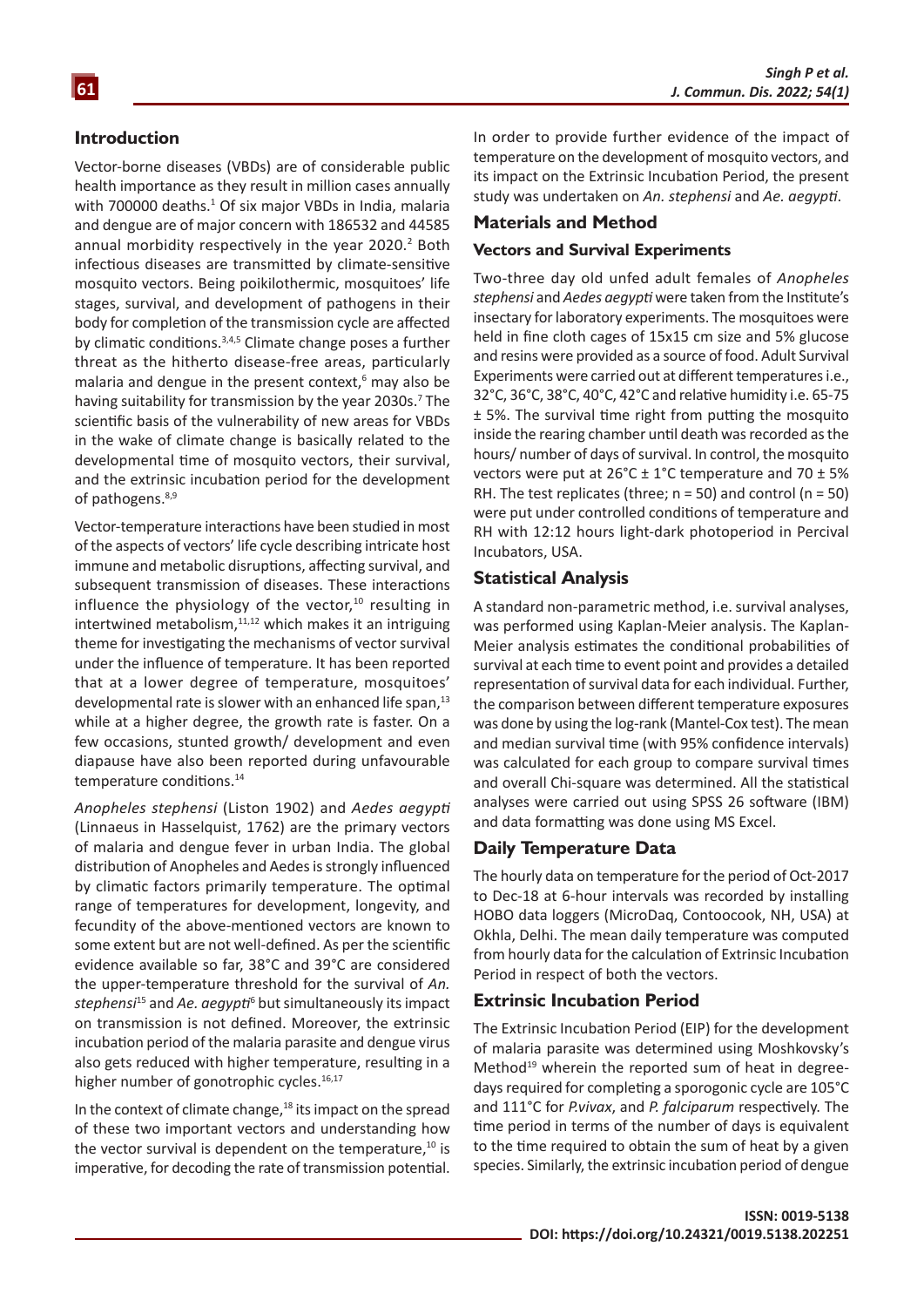virus was based on variation in daily temperature and was calculated as per McLean et al.<sup>20</sup>

$$
n(T) = 97.177 e^{(-0.795 T)}
$$

Where n (T) is the EIP in days and T is the temperature in degree Celsius.

Further, the daily development rate of dengue virus based on daily temperature variation was also estimated as a percentage using the equation: 1 x 100/EIP as per Oganov-Rayevsky method (WHO manual II).

**Disease Data:** For identification of dengue and malaria transmission patterns, data on the monthly incidence of malaria and dengue from 2012 to 2017 were collected from the South Delhi Municipal Corporation (SDMC) of Delhi.

#### **Results**

#### **Vectors' Survival at different Temperatures**

The Kaplan Meier plots of mosquitoes' survival revealed that the median number of days (number of days at which 50% of the exposed individuals survived) significantly decreased with increasing temperature in both the vectors (Figures 1a and 1b). The median days of survival at 32°, 34°, 36°, 38°, and 40° C temperatures for *Anopheles stephensi* were found to be 12 (± 0.32), 5 (± 0.25), 5 (± 0.41), 4 (± 0.21), 1.5  $(± 0.0)$  days while in control it was  $7 ± 0.32$  (Figure 2a). On the other hand, in *Aedes aegypti*, the median survival days were 13 (± 0.8), 8 (± 0.37), 8 (± 0.20), 5 (± 0.22), 2 (± 0.0) days at 32°, 34°, 36°, 38°, and 40°C (Figure 2b). In control i.e. 26°C, median survival days were 10 ( $\pm$  0.44). Results of survival experiments conducted at 42°C show survival only for 2-3 hours in respect of *Aedes aegypti*, while for *Anopheles stephensi*, it was only 30 minutes.

In respect of *An. stephensi* except at 32°C, other higher temperature affected the survival significantly ( $p = 0.79$ ) (Table 1). The log rank (Mantel-Cox) analysis of the overall impact of temperature also shows that temperature also affected the survival of vector species significantly (p < 0.001) (Table 1). In other words, the result revealed that increasing temperature significantly ( $p < 0.001$ ) reduces the survival of both the vector species (Table 1).



**Figure 1.Kaplan Meier Survival Plots of a)** *An. stephensi* **b)** *Ae. aegypti*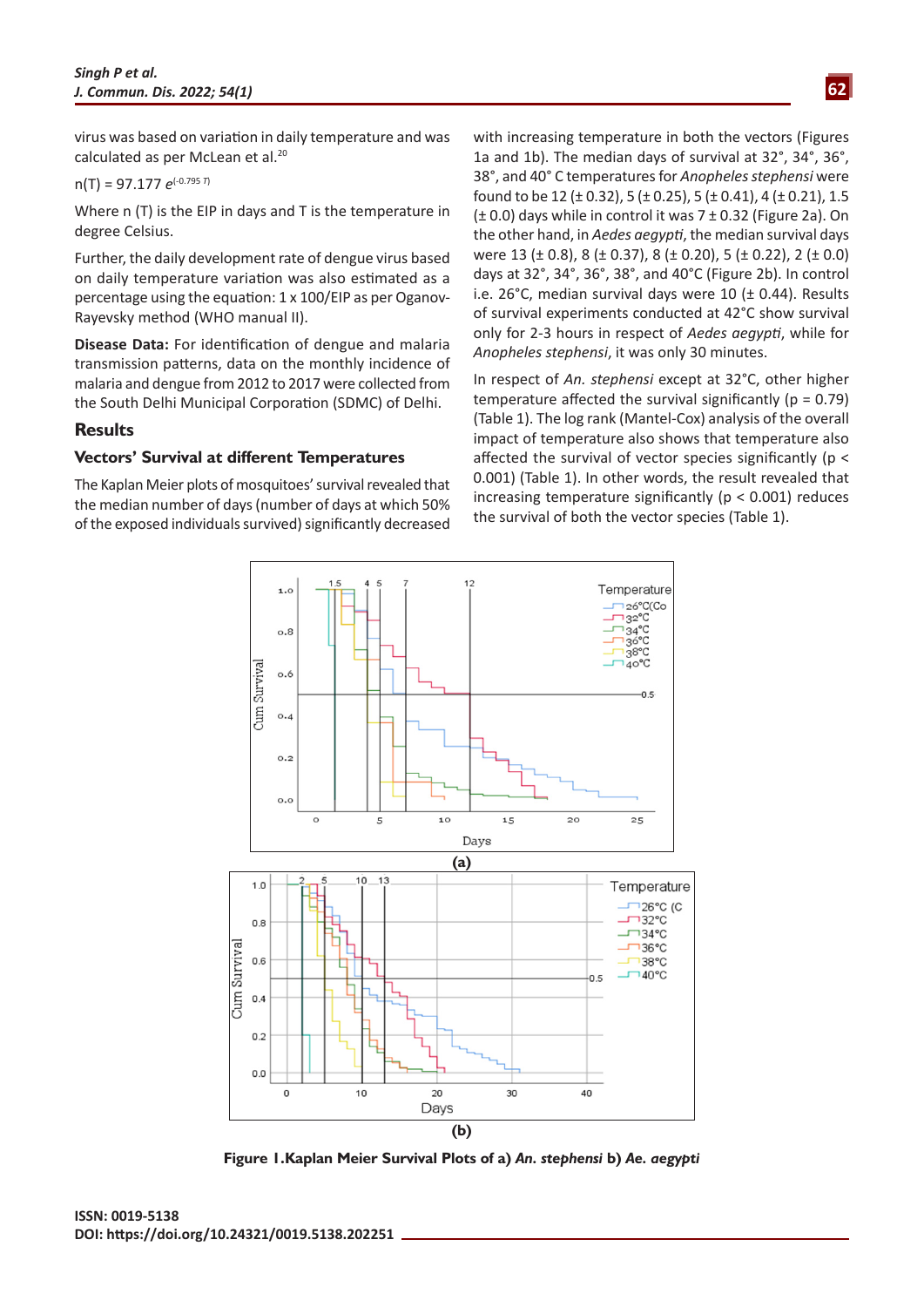

**Figure 2.Mean and Median Survival Time of Adults (a)** *Anopheles stephensi* **and (b)** *Aedes aegypti* **at different Temperature Exposures. Mean is the estimation of the lowest to the largest survival time and Median survival defines the time point at which the survivorship curve crosses 0.5, or at which 50% of the sample is expected to survive.** 

**Table 1.Log Rank (Mantel-Cox) Groupwise Comparison of Survival of Control with every 2°C Rise in Temperature Exposure and Overall Effect of Increasing Temperature on Survival of Adult** *Anopheles stephensi* **and** *Aedes aegypti*

| Log Rank<br>(Mantel-Cox)<br>26°C (Control) | $32^{\circ}$ C        |      | $34^{\circ}$ C        |      | $36^{\circ}$ C        |      | $38^{\circ}$ C        |      | $40^{\circ}$ C        |      | <b>Overall</b>        |         |
|--------------------------------------------|-----------------------|------|-----------------------|------|-----------------------|------|-----------------------|------|-----------------------|------|-----------------------|---------|
|                                            | Chi-<br><b>Square</b> | Sig. | Chi-<br><b>Square</b> | Sig. | Chi-<br><b>Square</b> | Sig. | Chi-<br><b>Square</b> | Sig. | Chi-<br><b>Square</b> | Sig. | Chi-<br><b>Square</b> | Sig.    |
| Anopheles<br>stephensi                     | 0.07                  | 0.79 | 42.55                 | 0.00 | 35.25                 | 0.00 | 72.68                 | 0.00 | 287.31                | 0.00 | 619.33                | < 0.001 |
| Aedes aegypti                              | 9.14                  | 0.00 | 47.14                 | 0.00 | 47.84                 | 0.00 | 142.35                | 0.00 | 312.20                | 0.00 | 1097.12               | < 0.001 |



**63**

**Figure 3.Monthly Recorded Indoor (a) and Outdoor (b) Temperature from January to December 2018 in Okhla, Delhi**

#### **Prevalent Temperature during the Study Period in Delhi**

The monthly maximum/ minimum temperature recorded from January to December 2018 in Okhla, Delhi, ranged from 33.01-18.89°C/ 30.46-17.95°C indoor and 37.31- 19.31°C/ 31.72-13.97°C outdoor (Figure 3). It was found that maximum temperature was more outdoors as compared to indoors while the case was the opposite in minimum temperature. Further, fluctuations were more pronounced in outdoor temperature than indoors suggesting that minimum temperatures indoors are more conducive (30.46- 17.95°C) than outdoors for vector survival and pathogen transmission.

#### **Extrinsic Incubation Period (EIP) of Malaria Parasites and Dengue Virus**

The daily recorded temperature was used to calculate the number of monthly possible EIPs of Plasmodium parasites i.e. *Plasmodium vivax* and *Plasmodium falciparum*, and dengue virus. Theoretically, for *P. vivax*, the smallest duration of EIP was calculated as 5 and 6 days with outdoor and indoor temperatures during the summer month. On the other hand, for *P. falciparum*, EIP was found to be 6 and 7 days (Figure 4A). In the winter months, i.e. January and December, EIP was longest i.e. 30 and 67 days for *P. vivax* with indoor and outdoor temperatures while 55 and 123 days for *P. falciparum*. In terms of the possible number of EIP cycles, it was calculated as  $1/ < 1$  and less than one for *Plasmodium vivax* and *Plasmodium falciparum* during January and December months. However, during the span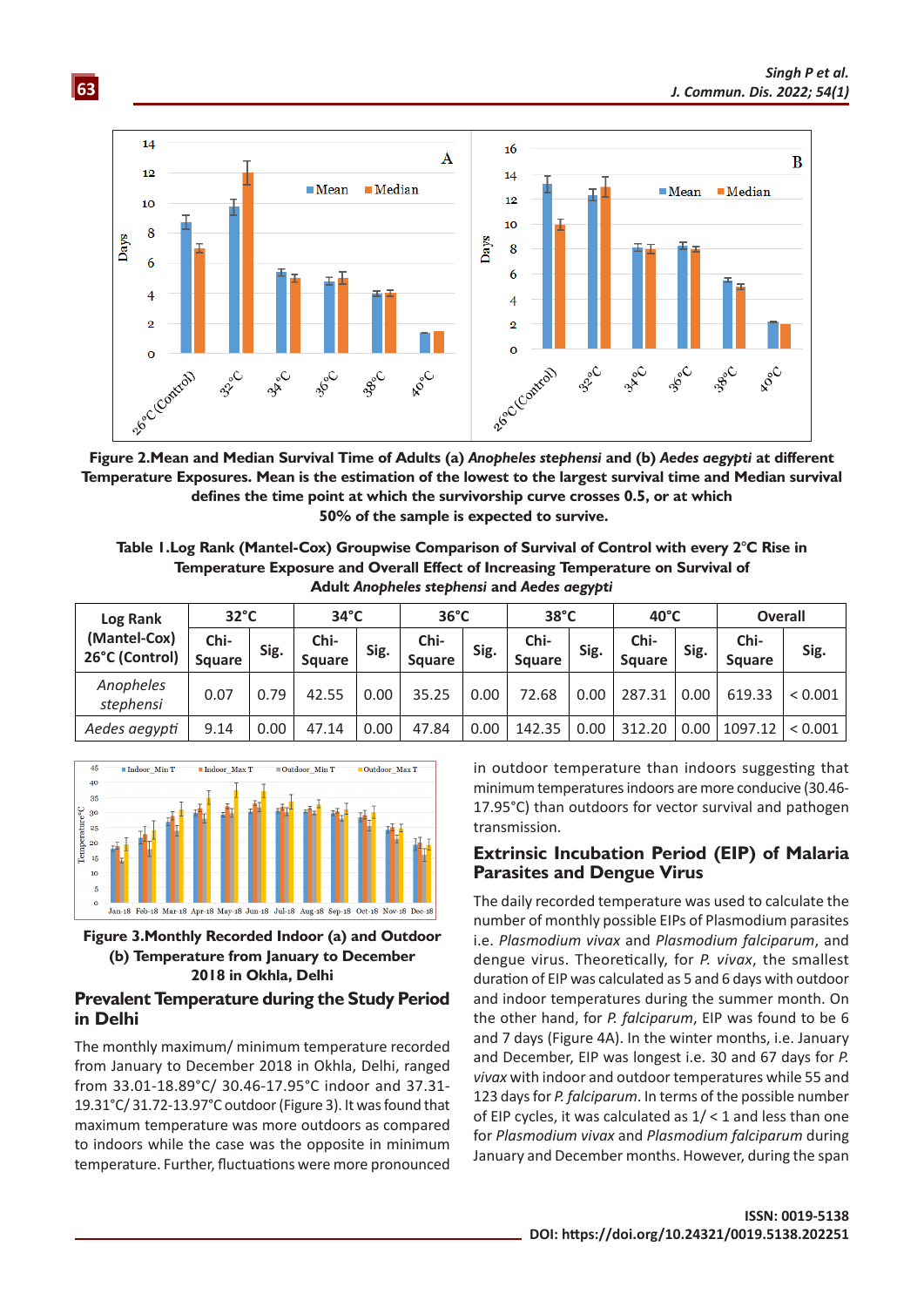of one year, the possible EIP cycles are 42/35 indoor and 37/30 outdoor EIPs for *Plasmodium vivax/ falciparum* (Figure 4b).



**Figure 4(a).Number of Days required to Complete One EIP Cycle of Malaria and (b) Number of Monthly Possible EIPs Cycles of Plasmodium Parasite in Outdoor and Indoor Temperature Conditions**



**Figure 5(a).Number of Days required to Complete One EIP Cycle (b) Number of Monthly Possible Infectious Cycle of Dengue Virus in Mosquito Vector in Outdoor and Indoor Temperature Conditions**

Similarly, the duration of completion of EIP for dengue virus was found to range from 6.5 to 26.42 days at outdoor temperatures while 7.7 to 22.6 days at indoor temperatures (Figure 5 a). From April to September months, EIP was found below 10 days while in extreme winter months, it reached a maximum of 26.4 days. During the span of one year, the total number of possible dengue EIP cycles were found to be 33 and 34 in indoor and outdoor temperatures.

# **Seasonality of Malaria and Dengue in Delhi**

Based on the analysis of disease data from 2012 to 2017, it was observed that a noticeable number of malaria and dengue cases start occurring in the month of May and July respectively (Figure 4). Also, the transmission period of malaria and dengue was found to coincide with each other commencing from July and declining by the month of December.

The rise, as well as fall of an almost similar rate, was observed in malaria transmission during the pre and post-monsoon period i.e. June/ July and October/ November respectively. During the peak transmission i.e. June-November months, the estimated number of possible EIP cycles for *P. vivax* and *P. falciparum* were 24/20 and 21/17 in indoor and outdoor temperatures respectively. The monthly possible number of cycles was found to vary between 1-4 (6-25 days long) in indoor and outdoor temperatures for both parasites (Figure 4b).

As compared to malaria, the magnitude of dengue transmission has been recorded higher in post-monsoon months, i.e. September to November. After November, a sudden drop in cases has been noticed (Figure 5). Based on the calculated EIP, approximately 11-12 cycles of dengue infection can be completed during the peak transmission period i.e. August to November. During this period, monthly 2-3 EIP cycles of 8-15 days' duration are possible, indicating high suitability for transmission while only one cycle (i.e. 20- 24 days) is possible in the month of January and December.

#### **Discussion and Conclusion**

In the present study, we analysed the implication of higher temperature on the survival of dengue and malaria vectors and related the same with possible transmission cycles and the occurrence of cases in Delhi. Our study substantiates the impact of temperature on the survival of adult *An. stephensi*<sup>21</sup> and *A. aegypti.*<sup>22</sup> The survival of *An. stephensi* was found 12 days at 32° C, thereafter, the survival reduced to 5 or < 5 days indicating that 32° C is the upper threshold for the possibility of transmission of malaria. On the other hand, *Ae. aegypti* could survive up to 8 days at 36° C indicating the sturdiness of the vector species as well as the possibility of transmission of dengue at a higher temperature. A temperature of 42° C can be considered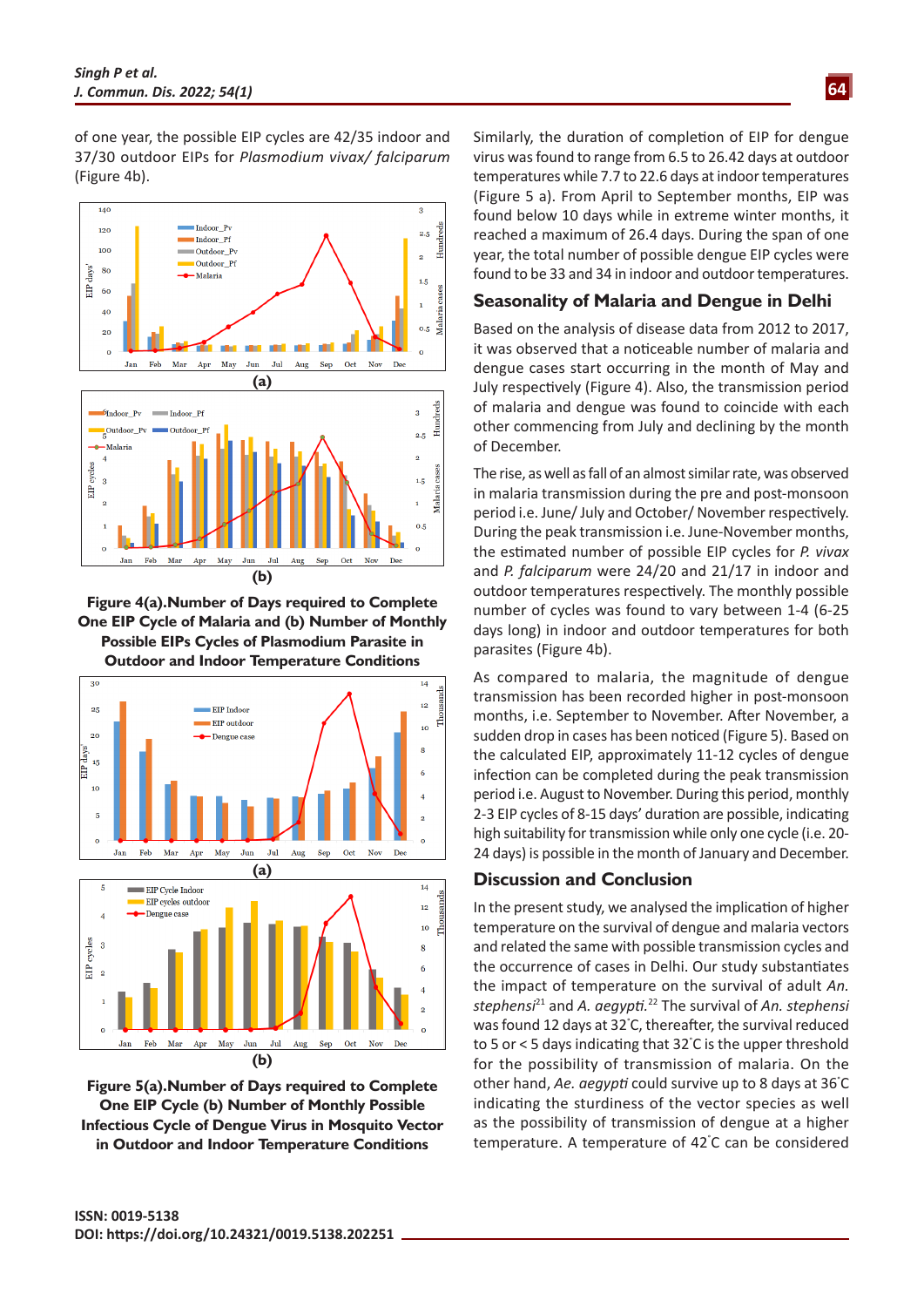as the upper threshold of vector survival of *An. stephensi* and *Ae. aegypti* as the mosquitoes could survive for only 30 minutes and 3 hours respectively.

**65**

Based on the generated data of temperature in Okhla, Delhi, it was estimated that during extremes of temperatures, EIP is either too short (5-6 days) or too long (123 days). From May to June, though EIP is the shortest, the increase in malaria transmission is not possible owing to unsuitable higher temperatures up to 37°C, which does not help the vector mosquito to survive long enough to complete sporogony.23 Similarly, during December-February, even one EIP per month is not possible indicating the unsuitability of temperature for malaria transmission.<sup>24</sup>

In the context of dengue, possible EIP ranged from 6.5 to 26.42 days. EIP cycles were 1-2 from October to February months indicating low/ no transmission months. With the projected rise in temperature, it is expected that transmission of dengue in Delhi would extend from December to February months and malaria during November and February as well. The outbreaks of dengue in colder states like Uttarakhand were reported for the first time in Lal Kuan<sup>25</sup>and Himachal Pradesh also witnessed such an outbreak in 2019.<sup>26</sup> The projected scenario of malaria has already been made which should be taken into consideration for early response to the threat of malaria in the Himalayan region.<sup>27</sup>

The present study also highlights that indoor temperature is more conducive for transmission of both malaria and dengue as the temperature indoors during winter months is more than that outdoors and vice versa, increasing the suitability of transmission.

Further, the knowledge of the ecological niche of vector species is also to be viewed in the context of indoor temperature and container materials.<sup>28</sup> The dynamics of the biology of mosquito vectors being complex, warrants further prospective studies in real-time monitoring of temperature and RH in field conditions, vis-a-vis survival of vectors for refinement of the projected scenario of vectors' survival and disease transmission.

# **Authors' Contribution**

PS performed the experiments, analysed the data and wrote the manuscript. VP analysed the data and wrote the manuscript. RCD conceived and designed the study, and wrote and edited the final manuscript.

# **Acknowledgements**

We acknowledge the Department of Science & Technology for financial support. Thanks are also due to the technical staff namely S/ Shri MC Sharma, VP Singh, and Surendra Kumar. The data support from SDMC is duly acknowledged.

# **Competing Interest:** None

### **Financial Support**

This work was supported by the Department of Science & Technology, New Delhi, India (Grant No.: DST/CCP/ CoE/82/2017(G).

#### **References**

- 1. World Health Organization [Internet]. Vector-borne diseases; [cited 2021 Nov 10]. Available from: [https://](https://www.who.int/news-room/fact-sheets/detail/vector-borne-diseases) [www.who.int/news-room/fact-sheets/detail/vector](https://www.who.int/news-room/fact-sheets/detail/vector-borne-diseases)[borne-diseases](https://www.who.int/news-room/fact-sheets/detail/vector-borne-diseases)
- 2. National Center for Vector Borne Diseases Control [Internet]; [cited 2021 Nov 10]. Available from: [https://](https://nvbdcp.gov.in/) [nvbdcp.gov.in/](https://nvbdcp.gov.in/)
- 3. Stratman-Thomas WK. The influence of temperature on Plasmodium vivax. Am J Trop Med. 1940;20(5):703- 15. [\[Google Scholar](https://scholar.google.com/scholar?q=The+influence+of+temperature+on+Plasmodium+vivax&hl=en&as_sdt=0,5)]
- 4. Bayoh MN, Lindsay SW. Temperature-related duration of aquatic stages of the Afro-tropical malaria vector mosquito Anopheles gambiae in the laboratory. Med Vet Entomol. 2004;18(2):174-9. [\[PubMed](https://pubmed.ncbi.nlm.nih.gov/15189243/)] [\[Google](https://scholar.google.com/scholar?hl=en&as_sdt=0%2C5&q=Temperature-related+duration+of+aquatic+stages+of+the+Afro-tropical+malaria+vector+mosquito+Anopheles+gambiae+in+the+laboratory&btnG=) [Scholar\]](https://scholar.google.com/scholar?hl=en&as_sdt=0%2C5&q=Temperature-related+duration+of+aquatic+stages+of+the+Afro-tropical+malaria+vector+mosquito+Anopheles+gambiae+in+the+laboratory&btnG=)
- 5. Alemu A, Abebe G, Tsegaye W, Golassa L. Climatic variables and malaria transmission dynamics in Jimma town, South West Ethiopia. Parasit Vectors. 2011;4:30. [\[PubMed\]](https://pubmed.ncbi.nlm.nih.gov/21366906/) [\[Google Scholar](https://scholar.google.com/scholar?hl=en&as_sdt=0%2C5&q=Climatic+variables+and+malaria+transmission+dynamics+in+Jimma+town%2C+South+West+Ethiopia&btnG=)]
- 6. Marinho RA, Beserra EB, Bezerra-Gusmão MA, Porto VS, Olinda RA, Santos CA. Effects of temperature on the life cycle, expansion, and dispersion of Aedes aegypti (Diptera: Culicidae) in three cities in Paraiba, Brazil. J Vector Ecol. 2016;41:1-10. [\[PubMed\]](https://pubmed.ncbi.nlm.nih.gov/27232118/) [\[Google](https://scholar.google.com/scholar?hl=en&as_sdt=0%2C5&q=Effects+of+temperature+on+the+life+cycle%2C+expansion%2C+and+dispersion+of+Aedes+aegypti+%28Diptera%3A+Culicidae%29+in+three+cities+in+Paraiba%2C+Brazil&btnG=) [Scholar\]](https://scholar.google.com/scholar?hl=en&as_sdt=0%2C5&q=Effects+of+temperature+on+the+life+cycle%2C+expansion%2C+and+dispersion+of+Aedes+aegypti+%28Diptera%3A+Culicidae%29+in+three+cities+in+Paraiba%2C+Brazil&btnG=)
- 7. Dhiman RC, Chavan L, Pant M, Pahwa S. National and regional impacts of climate change on malaria by 2030. Curr Sci. 2011;101(3):372-83. [\[Google Scholar](https://scholar.google.com/scholar?hl=en&as_sdt=0%2C5&q=National+and+regional+impacts+of+climate+change+on+malaria+by+2030&btnG=)]
- 8. Paaijmans KP, Read AF, Thomas MB. Understanding the link between malaria risk and climate. Proc Natl Acad Sci USA. 2009;106(33):13844-9. [\[PubMed](https://pubmed.ncbi.nlm.nih.gov/19666598/)] [\[Google](https://scholar.google.com/scholar?hl=en&as_sdt=0%2C5&q=10.1073%2Fpnas.0903423106&btnG=) **Scholarl**
- 9. Singh P, Yadav Y, Saraswat S, Dhiman RC. Intricacies of using temperature of different niches for assessing impact on malaria transmission. Indian J Med Res. 2016;144(1):67-75. [\[PubMed\]](https://pubmed.ncbi.nlm.nih.gov/27834328/) [\[Google Scholar\]](https://scholar.google.com/scholar?hl=en&as_sdt=0%2C5&q=Intricacies+of+using+temperature+of+different+niches+for+assessing+impact+on+malaria+transmission&btnG=)
- 10. Murdock CC, Paaijmans KP, Bell AS, King JG, Hillyer JF, Read AF, Thomas MB. Complex effects of temperature on mosquito immune function. Proc Biol Sci. 2012;279:3357-66. [\[PubMed\]](https://pubmed.ncbi.nlm.nih.gov/22593107/) [\[Google Scholar](https://scholar.google.com/scholar?hl=en&as_sdt=0%2C5&q=Complex+effects+of+temperature+on+mosquito+immune+function&btnG=)]
- 11. Dillon ME, Wang G, Huey RB. Global metabolic impacts of recent climate warming. Nature. 2010;467:704-7. [\[PubMed\]](https://pubmed.ncbi.nlm.nih.gov/20930843/) [\[Google Scholar](https://scholar.google.com/scholar?hl=en&as_sdt=0%2C5&q=Global+metabolic+impacts+of+recent+climate+warming&btnG=)]
- 12. [Irlich UM](https://www.ncbi.nlm.nih.gov/pubmed/?term=Irlich%20UM%5BAuthor%5D&cauthor=true&cauthor_uid=19860549), [Terblanche JS](https://www.ncbi.nlm.nih.gov/pubmed/?term=Terblanche%20JS%5BAuthor%5D&cauthor=true&cauthor_uid=19860549), [Blackburn TM](https://www.ncbi.nlm.nih.gov/pubmed/?term=Blackburn%20TM%5BAuthor%5D&cauthor=true&cauthor_uid=19860549), [Chown SL](https://www.ncbi.nlm.nih.gov/pubmed/?term=Chown%20SL%5BAuthor%5D&cauthor=true&cauthor_uid=19860549). Insect rate-temperature relationships: environmental variation and the metabolic theory of ecology. [Am](https://www.ncbi.nlm.nih.gov/pubmed/19860549) [Nat.](https://www.ncbi.nlm.nih.gov/pubmed/19860549) 2009;174(6):819-35. [[PubMed\]](https://pubmed.ncbi.nlm.nih.gov/19860549/) [\[Google Scholar](https://scholar.google.com/scholar?hl=en&as_sdt=0%2C5&q=Insect+rate-temperature+relationships%3A+environmental+variation+and+the+metabolic+theory+of+ecology&btnG=)]